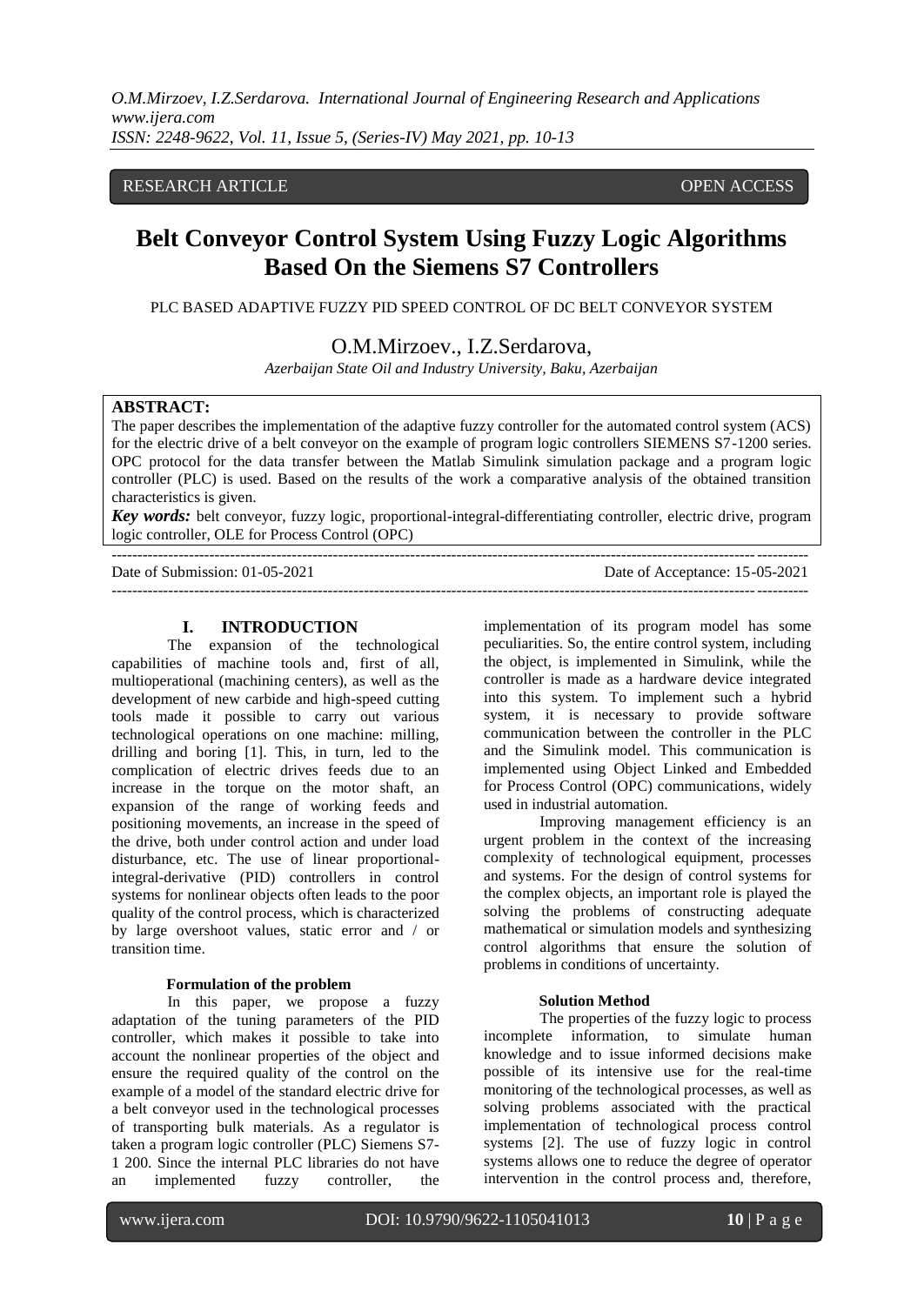*O.M.Mirzoev, I.Z.Serdarova. International Journal of Engineering Research and Applications www.ijera.com ISSN: 2248-9622, Vol. 11, Issue 5, (Series-IV) May 2021, pp. 10-13*

allows the development of the new control methods, more adapted to the industrial environment. Regulators based on fuzzy logic, in some cases, are able to provide higher quality indicators of transient processes in comparison with classical controllers. In addition, using methods of synthesis of fuzzy control algorithms, it is possible to optimize complex control loops without conducting comprehensive mathematical research.

The difference between PID controller and the controller based on the fuzzy logic from the rest is that the coefficients in the proportional integrating circuits of the controller are not static, i.e., they depend on the state of the system at the current time. This allows one to qualitatively change the control process, to take into account the parameters of the signals in the system (the rate of change of the signal, acceleration), as well as to make the control process more adaptive.

To calculate the coefficients of the PID controller of the speed counter, the Simulink application program with the Nonlinear Control Design (NCD) subroutine package (design of nonlinear control systems) is used, which is intended for parametric optimization of closed-loop systems. This is a program software to solve the optimization problems of the parameter values under the constraints in the form of inequalities and uses sequential quadratic programming as an optimization algorithm.

As a result of the NCD software performance, the following values are obtained for the PID controller coefficients:

#### **Kp=3.62; Ki=0.04; Kd=1.05.**

It was determined that this system has 0.8% of overregulation.

The next stage of this work is the creation of the PID controller based on the of fuzzy logic rules for the above model of the electric drive of the belt conveyor. The process of creating the fuzzy PID controller based on the Siemens S7-1200 PLC is carried out in 2 stages:

1. Creation of a PID controller program in TIA PORTAL (or STEP7) software environment using continuous control block "CONT\_C";

2. Developing the fuzzy PID controller software in TIA PORTAL using LD (Ladder Diagram), FBD (Function Block Diagram) or STL (Structured Text Language) programming language;

The "CONT C" block (continuous controller) is used in SIMATIC S7 program logic controllers to control the technical processes with continuous input and output variables. The controller can be used as a PID controller with constant set point (SP), or in multi-loop control systems as a cascade controller, ratio controller or proportional controller. The controller functions are based on the PID control algorithm of the digital controller with an analog signal.



Continuous controller block "CONC\_C" is shown in Fig. 1.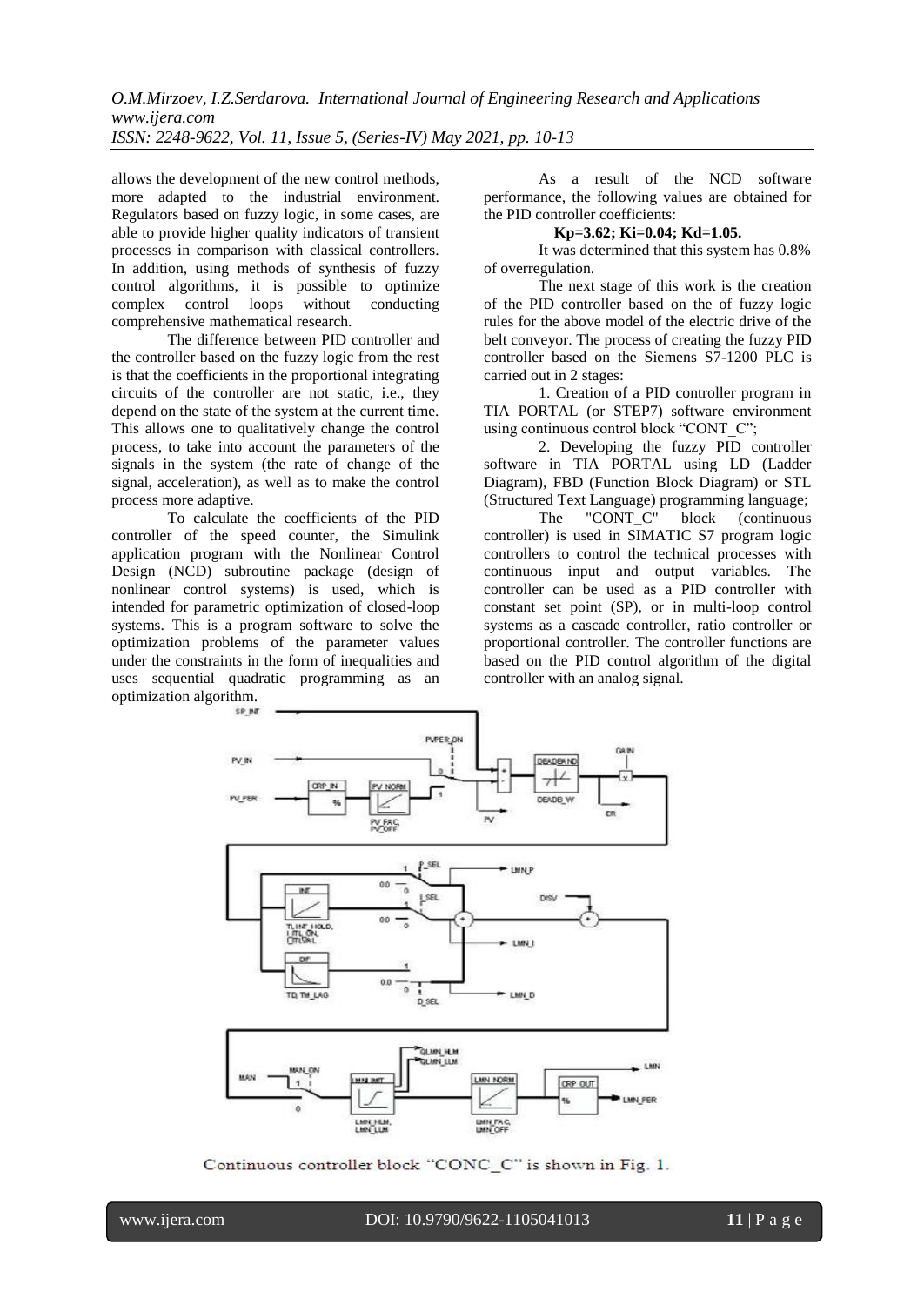*O.M.Mirzoev, I.Z.Serdarova. International Journal of Engineering Research and Applications www.ijera.com ISSN: 2248-9622, Vol. 11, Issue 5, (Series-IV) May 2021, pp. 10-13*

The main function of the fuzzy controller is the formation of the output control value depending on the current coordinates of the system.

The procedure for processing input information in the controller can be described as follows:

1) The current values of the input variables are converted into linguistic ones (fuzzification);

2) On the basis of the obtained linguistic values and using the controller's rule base, a fuzzy logical decision is made, as a result of which the linguistic values of the output variables are calculated;

3) Defuzzification (Fig. 2) [3,4].



**Figure 2.** Input processing procedure

The development of the knowledge base of the fuzzy regulator is reduced to solving the following problems:

1) Choice of the input linguistic variables based on the analysis of the behavior of the closedloop control system in the calculated desired mode;

2) Assignment a set of the linguistic terms for each of the linguistic variables [5];

3) Choice of the approximating fuzzy set for each of the terms.

Fig. 3 shows a comparison results of modeling of the system based on Siemens S7-1200 using a block of PID controller and adaptive fuzzy PID controller.



Figure 3. The result of the comparison of the transition process

When comparing the transition characteristics of the transition, using the classic PID controller and the fuzzy controller, there is

noticeably less overshoot and a significant improvement in the steady-state time for the model with a fuzzy controller, which is given below.

|                 | Overregulation, % | Steady-state process period, sec. |
|-----------------|-------------------|-----------------------------------|
| PID regulator   |                   |                                   |
| Fuzzy regulator |                   |                                   |

**Table 1:** Comparison of system simulation results